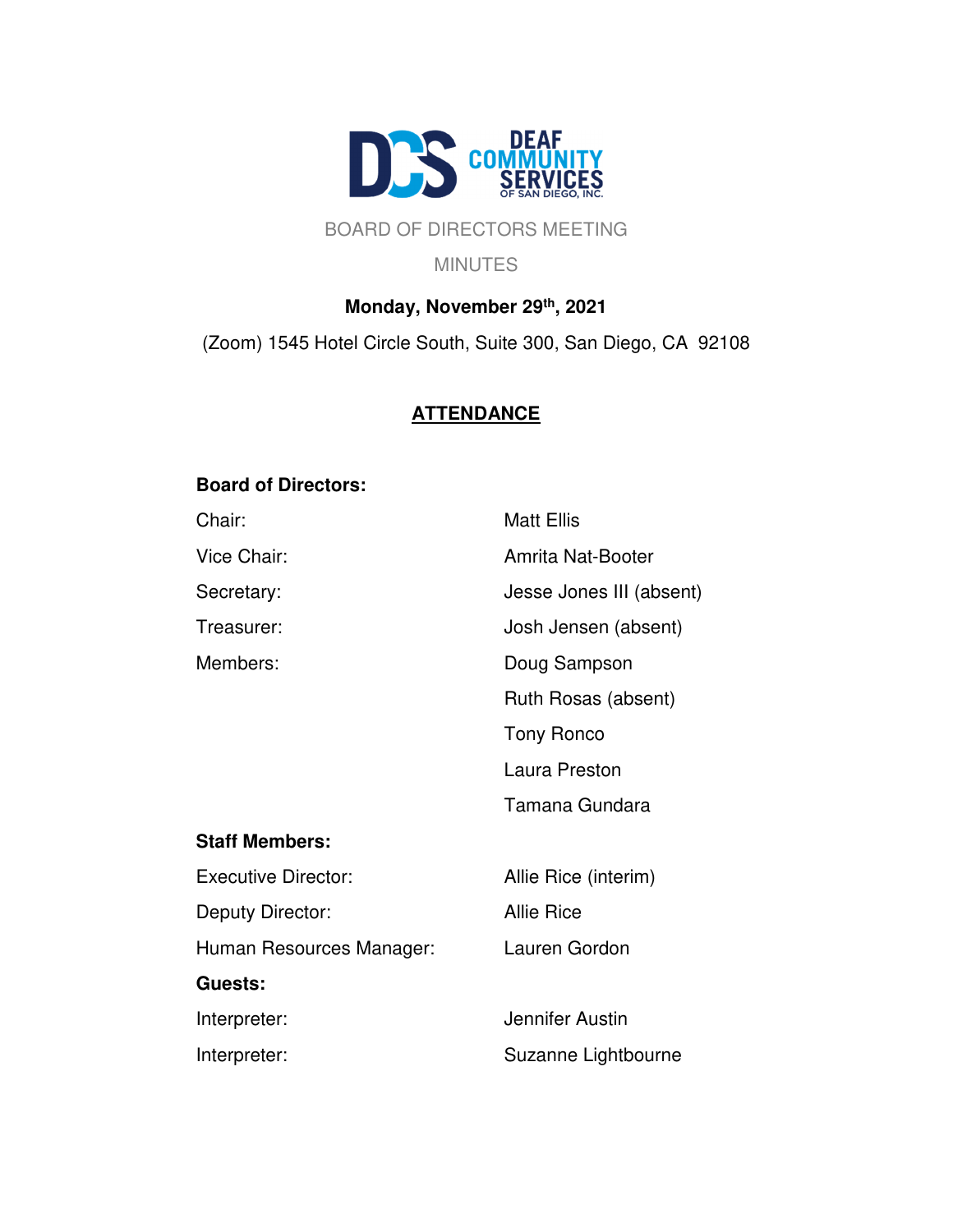### **MEETING**

## **Call to Order**

Ellis called the meeting to order at 6:02 PM.

### **Review of the Minutes**

The minutes from the August  $30<sup>th</sup>$ , September  $27<sup>th</sup>$ , and October  $25<sup>th</sup>$  meetings were not presented for review and have been tabled to next meeting in January for review and approval.

### **Chairperson's Report (Ellis)**

Board update- We are nearing the end of the year and the board is taking the time to catch up on our "housekeeping" catching up on our board documents and files. We are also planning for the new year, with a lot of new and exciting things happening in the year of 2022!

Executive Director Search- The application deadline has passed. With the assistance of Innivee Strategies, the search committee is currently undergoing the screening and interview phase of the search. We will have more news next month.

### **Executive Director's Report (Rice)**

**COVID-19 Update:** DCS is open three days a week – Tuesdays, Wednesdays, and Thursdays – from 10 am  $-$  3 pm and will continue to meet in-person with clients/visitors by appointment only.

### **Administration**:

Staffing Update: There are several vacant positions and those are as follows: Executive Director, Clinical Director, Behavioral Health Services (BHS) Program Manager, Behavioral Health Therapist, Deaf Advocate, and Interpreting Services Director. One of the scheduler positions has been filled. Her name is Dakota Bramms and she will start on Monday, November 29<sup>th</sup>. Also, one of the SOL RADT positions has been filled. Her name is Lesley Farquhar and she will start on Monday, December 6<sup>th</sup>.

### **Departments:**

### **Behavioral Health Department:**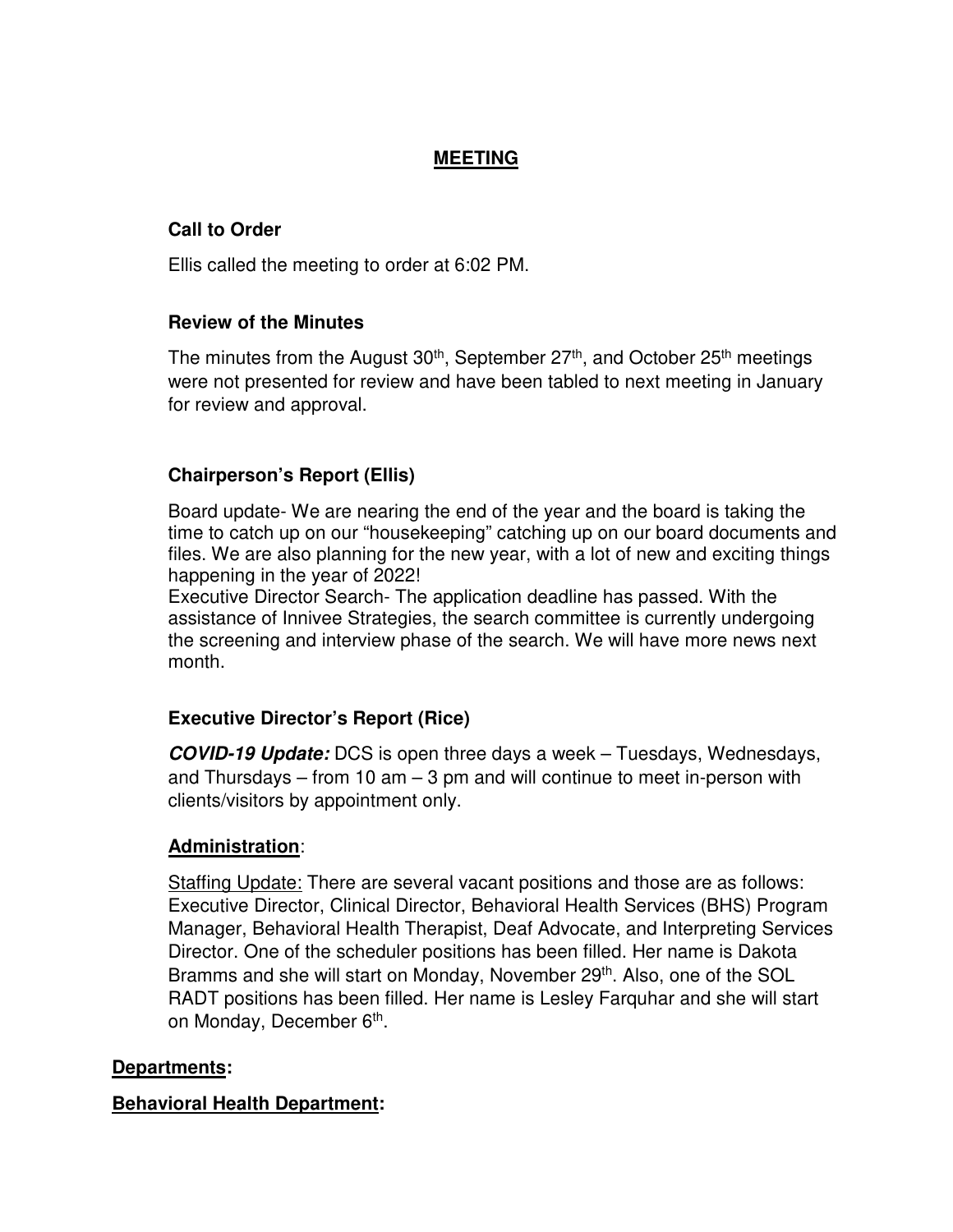| <b>Behavioral Health Services</b>  | Sept. | Oct. | YTD  |
|------------------------------------|-------|------|------|
| Unduplicated clients (adult/child) | 0     | 0    | 7    |
| <b>DSS</b> cases                   | 0     | 0    | 2    |
| <b>Signs of Life (SOL)</b>         |       |      |      |
| Unduplicated clients               | 0     | 4    | $9*$ |
| <b>SOC</b> vacancies               | 1     |      |      |
| SOC2 (SOH) vacancies               | 2     | 2    | 2    |
| <b>Clubhouse</b>                   |       |      |      |
| Unduplicated clients               | 1     | 6    | 35   |
| Client contacts                    | 124   | 136  | 523  |

\*12 active cases for SOL.

# **Interpreting Services:**

|                                                     | Sept.          | Oct.     | <b>YTD</b>     |
|-----------------------------------------------------|----------------|----------|----------------|
| Total # of Requests                                 | 527            | 562      | 1,833          |
| Total # of Last Minute Requests                     | 33             | 39       | 146            |
| # of Last Minute Requests Filled                    | 27             | 24       | 112            |
| Total # of Community Requests                       | 416            | 458      | 1,521          |
| # of Community Requests Filled                      | 384            | 379      | 1,389          |
| Total # of Educational Requests                     | 110            | 102      | 347            |
| # of Educational Requests Filled                    | 93             | 84       | 292            |
| # of requests canceled (Billable)                   | 21             | 18       | 116            |
| # of requests canceled (non-billable)               | 114            | 137      | 319            |
| # of Trilingual Interpreting Requests Filled        | 4              | 1        | $\overline{7}$ |
| # of Requests for CART Services Filled              | 3              | $\Omega$ | 5              |
| # of DeafBlind Interpreting Requests Filled         | 16             | 20       | 66             |
| # of Deaf Interpreter Requests Filled               | 16             | 4        | 40             |
| <b>Total Requests of Pro Bono Services Provided</b> | $\overline{7}$ | 1        | 14             |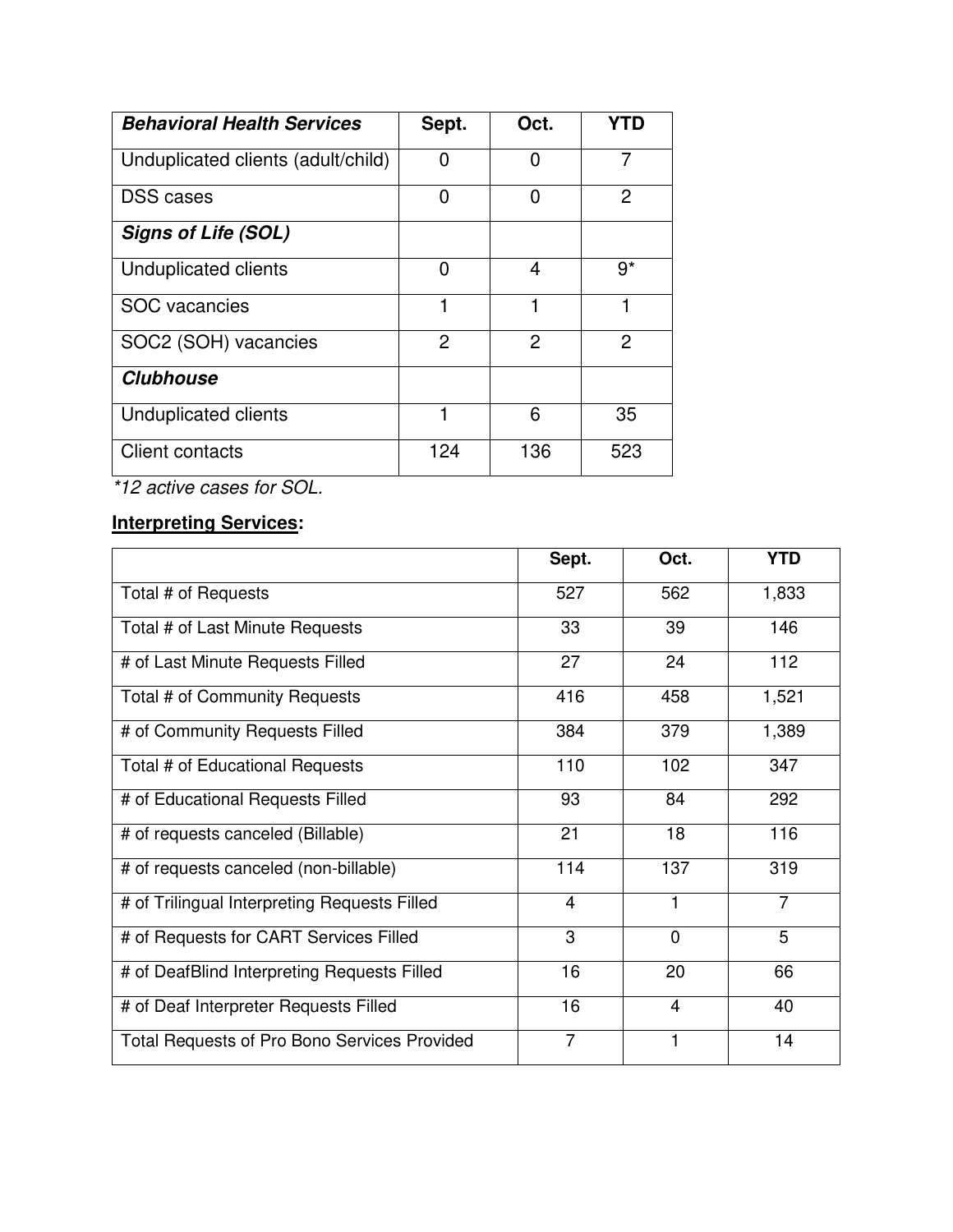## **Employment Services:**

|                       | Sept. | Oct. | YTD |
|-----------------------|-------|------|-----|
| Enrollment            |       |      | 35  |
| Job Placements        |       |      | 26  |
| (Goal: 62 placements) |       |      |     |

## **Adult Literacy Services:**

|                                           | Sept.          | Oct.           | YTD            |
|-------------------------------------------|----------------|----------------|----------------|
| <b>LEAD</b>                               |                |                |                |
| <b>Duplicated trainees (combined)</b>     | 8              | 6              | 25             |
| Unduplicated trainees (combined)          | $\Omega$       | $\Omega$       | 9              |
| HQ (unduplicated)                         |                | 0              | 7              |
| NCO (unduplicated)                        | $\overline{0}$ | $\overline{0}$ | $\overline{2}$ |
| <b>PVSA</b>                               |                |                |                |
| <b>Duplicated participants (combined)</b> | 6              | 3              | 13             |
| Unduplicated participants (combined)      | 1              | $\Omega$       | $\overline{4}$ |
| HQ (unduplicated)                         | 1              | 0              | 4              |
| NCO (unduplicated)                        | $\Omega$       | $\Omega$       | $\Omega$       |

## **Youth and Family Services**:

| <b>Deaf Mentorship Program</b> | Sept.          | Oct. | YTD |
|--------------------------------|----------------|------|-----|
| Unduplicated # of families     | $\overline{2}$ | 0    | 2   |
| Deaf coaches                   | 5              | 5    | 5   |
| # of families on the wait list | 22             | 15   | 15  |
| e <sub>5</sub>                 | n/a            | n/a  | n/a |
| <b>Family ASL</b>              |                |      |     |
| # of participants              | n/a            | 5    | 5   |
| # of families in attendance    | n/a            | 3    | 3   |
| <b>BBBS</b>                    |                |      |     |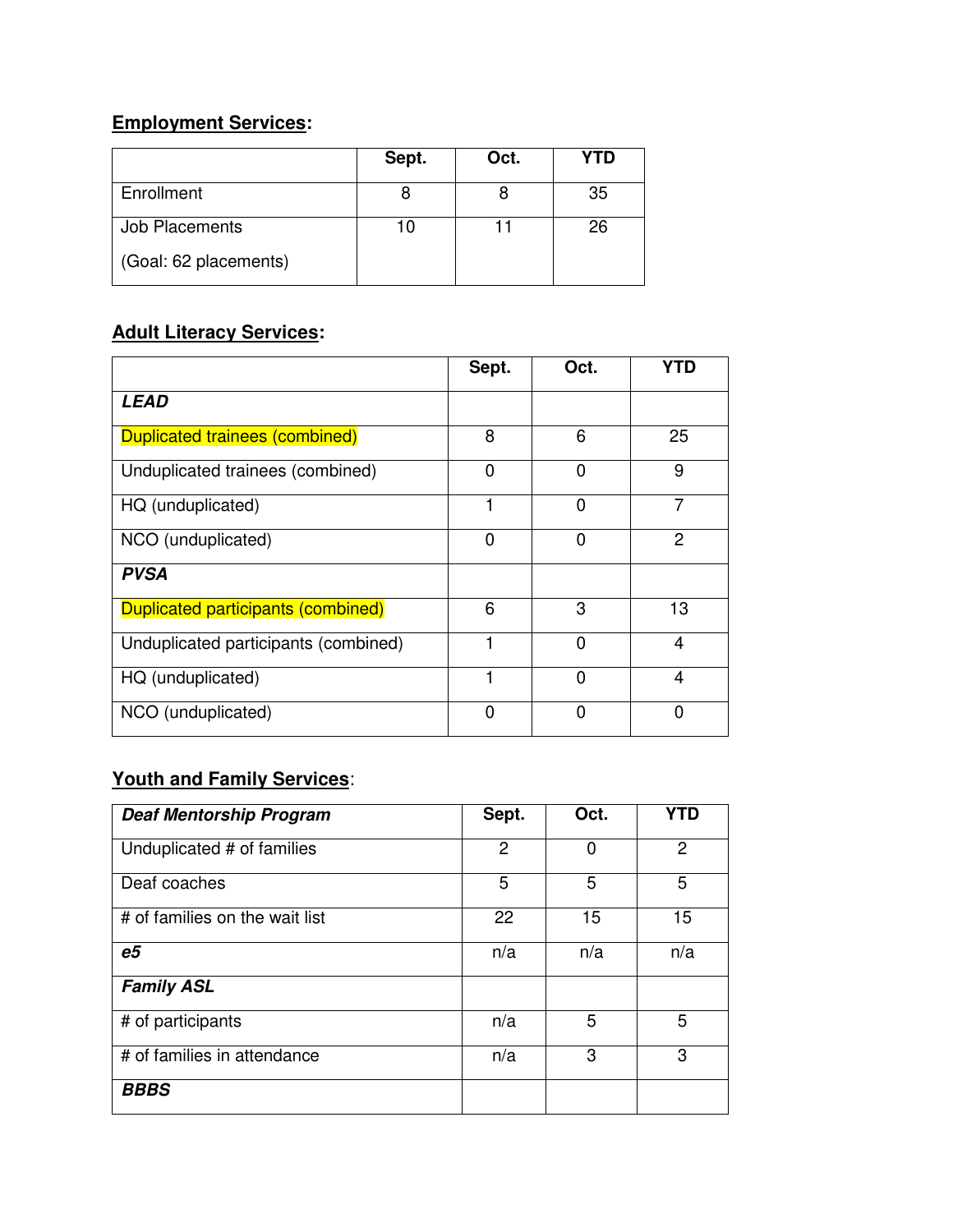| # of matches                    |    |    |  |
|---------------------------------|----|----|--|
| # of Bigs on the wait list      | 5  |    |  |
| # of Littles on the wait list   | 21 | 12 |  |
| Deaf Youth Literacy Camp (DYLC) |    |    |  |
| # of campers                    |    |    |  |

## **Client Support Services:**

|                                   | Sept. | Oct. |       |
|-----------------------------------|-------|------|-------|
| <b>Advocacy Services</b>          |       |      |       |
| Unduplicated clients (combined)   | 6     | 2    | 26    |
| <b>Client Contacts (combined)</b> | 161   | 208  | 629   |
| <b>Information and Referrals</b>  |       |      |       |
| Referrals (combined)              | 311   | 369  | 1,125 |

### **Media:**

|                     | Sept. | Oct.  | <b>YTD</b> |
|---------------------|-------|-------|------------|
| <b>FB Likes</b>     | n/a   | n/a   | n/a        |
| <b>FB Followers</b> | 6,257 | 6,253 | 25,165     |
| Twitter             | 4,352 | 4,376 | 17,385     |
| Instagram           | 3,019 | 3,027 | 12,006     |
| YouTube             | 712   | 728   | 2,844      |
| Subscriber          | n/a   | n/a   | n/a        |
| DCS Website Users*  | n/a   | n/a   | n/a        |

\*This represents the number of people who have visited the DCS website, even if they have visited the site multiple time.

**Events:** No events in October. DCS will be hosting its Toy Drive event from Dec.17 – 19. Donations/gifts for the Toy Drive will be distributed during the drive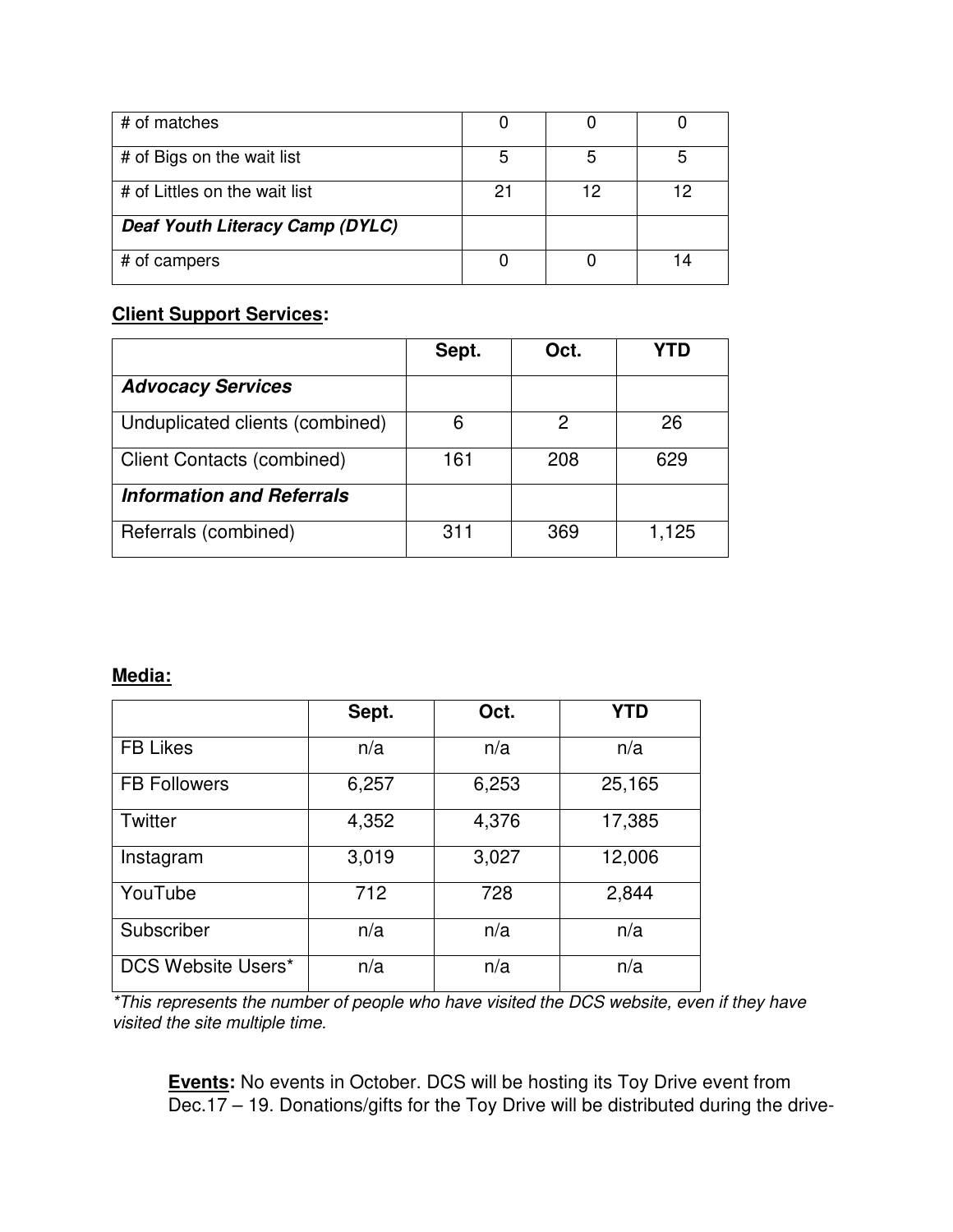through event. For more information, please visit the DCS website. In addition, the Youth and Family Services (YFS) department will be hosting the Love and Literacy event on Saturday, Feb.  $5<sup>th</sup>$  from 10 am  $-$  3 pm. Please save the date!

### **Financial Report (Jensen)**

(absent, no report)

### **Fundraising Committee Report (Preston)**

Hi there. I'm really excited to share with you the theme for the spring gala, 2022 it's California poppy, so it's awesome and represents our states -- our state, we are going to have the poppy flowers representing spring and new energy. It will be on may 14th, 2022 at Fairbanks ranch country club in Rancho Santa Fe in the north county San Diego area. Get that day booked, and if you're interested in helping out on being on the committee for decorations and set up etcetera please reach out to lpreston@DCSofSD.org. Please share this with your friends, family, co-workers, community, whoever you can, spread the word about the gala. We're really excited. Thank you.

### **Personnel Committee (Nat-Booter)**

Hello. I just want to let you know that we're still working on this job descriptions for different staff roles. If anyone has any questions feel free to let me know, and happy holidays. Happy new year!

### **Deaf Service Advisory Council (Rosas)**

(absent, no report)

### **Board Governance Committee (Ronco)**

Unfortunately, no report since last Thursday was Thanksgiving, so the committee will meet this Thursday instead, so next month we will have a double report.

### **Old Business**

None.

### **New Business**